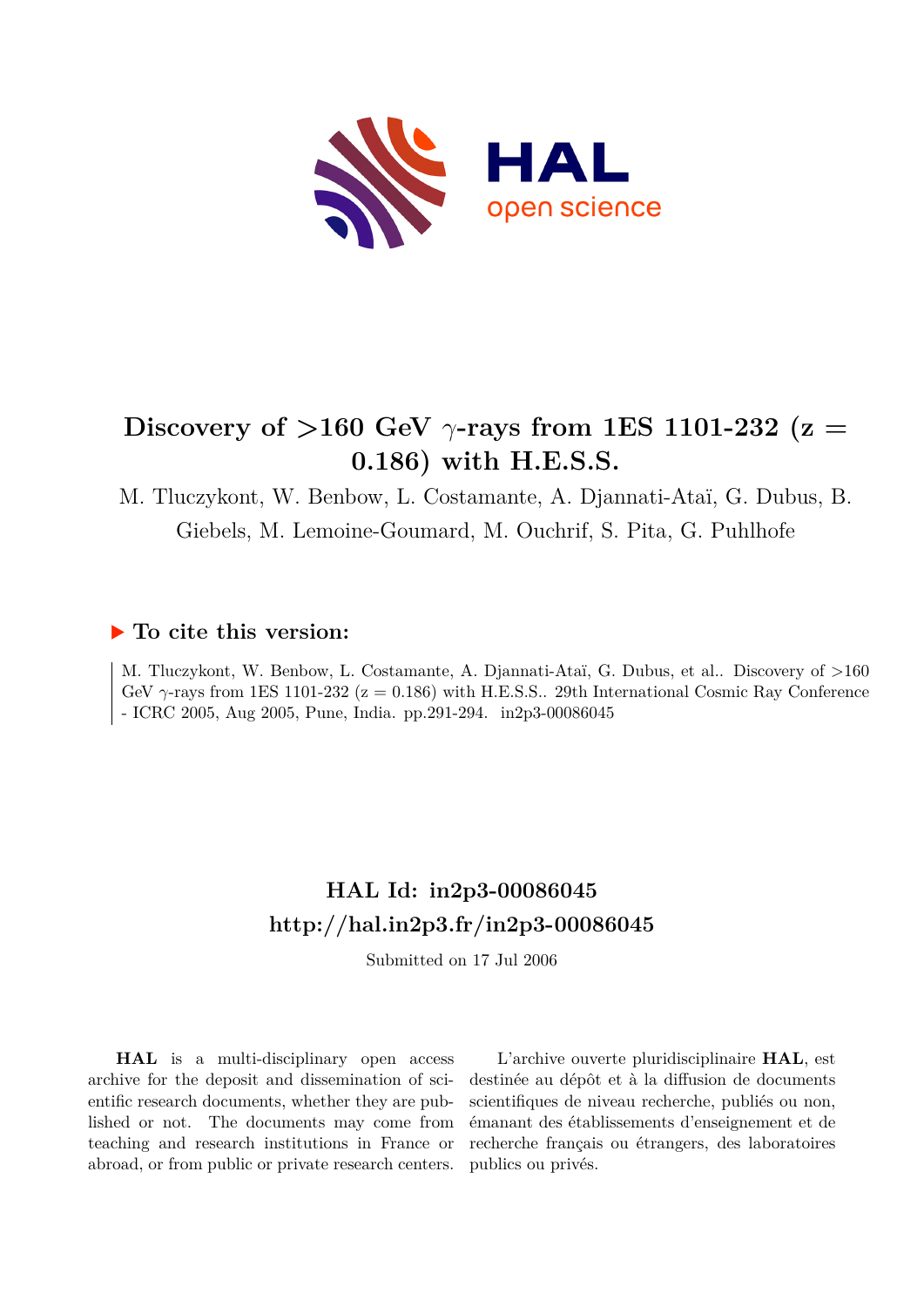## Discovery of  $>$  160 GeV  $\gamma$ -rays from 1ES 1101-232 ( $\mathrm{z}=0.186$ ) with **H.E.S.S.**

M. Tluczykont<sup>a</sup>, W. Benbow<sup>b</sup>, L. Costamante<sup>b</sup>, A. Djannati-Ataï<sup>d</sup>, G. Dubus<sup>a</sup>, B. Giebels<sup>a</sup>, M. Lemoine-Goumard<sup>a</sup>, M. Ouchrif<sup>c</sup>, S. Pita<sup>d</sup> and G. Pühlhofer<sup>e</sup>

*(a) Laboratoire Leprince-Ringuet, IN2P3/CNRS, Ecole Polytechnique, Palaiseau, France*

*(e) Landessternwarte, Konigsstuhl, ¨ Heidelberg, Germany*

Presenter: M. Tluczykont (Martin.Tluczykont@poly.in2p3.fr), fra-tluczykont-M-abs1-og23-oral

The system of four H.E.S.S. (High Energy Stereoscopic System) atmospheric Cherenkov telescopes is complete and operational since December 2003. Since the commissioning of the experiment in June 2002, a considerable amount of observation time has been dedicated to observations and monitoring of active galactic nuclei (AGN). For several objects simultaneous observation campaigns were carried out in other wavelength bands. In addition to the understanding of the intrinsic acceleration mechanisms of these objects, the observations of AGN also provide an indirect measurement of the Extragalactic Background Light (EBL) via the absorption of very high energy (i.e. in the GeV/TeV energy regime) gamma-rays by  $e^+e^-$  pair production with EBL photons. To this end it is important to study spectra of AGN at different redshifts. To date, the redshifts of AGN detected at very high energies range from 0.004 to 0.129. Here we report on the detection (9 $\sigma$ ) of the BL Lac object 1ES 1101-232, at a redshift of  $z = 0.186$ , with the H.E.S.S. Cherenkov telescopes.

#### **1. Introduction**

The H.E.S.S. Cherenkov telescope experiment, located in the Khomas Highlands (1800 m a.s.l., 23 $\degree$  S 16 $\degree$  E) of Namibia, is operational since June 2002. Each of the four telescopes consists of a tessellated mirror dish (total reflective area of  $107 \text{ m}^2$ ) on a steel mount and a 5 $\degree$  field-of-view photomultiplier camera (960 pixels) located at a focal distance of 15m. The Cherenkov technique is based on the detection of Cherenkov light emitted by the secondary shower particles in the atmosphere. The H.E.S.S. system of four Cherenkov telescopes makes use of the stereoscopic reconstruction technique (pioneered by HEGRA), where a shower is observed simultaneously with several telescopes from different viewing angles, allowing a complete geometrical reconstruction of the shower, and the estimation of shower direction and energy on an event-by-event basis. All four telescopes are completely integrated in a stereoscopic system since December 2003. Since beginning operation, numerous exciting new results have been obtained, many of which are presented at this conference. The high performance of the H.E.S.S. telescopes demonstrates that Cherenkov astronomy has entered a new era, where not only a few but many sources of new and different classes are detected.

Among the class of active galactic nuclei (AGN), high frequency peaked BL Lacs (HBL) are known to emit very high energy (VHE)  $\gamma$ -rays since the detection of Mrk 421 above 300 GeV by the Whipple group [16]. In the following years several AGN were detected at very high energies by different groups. A summary of the significant detections ordered by redshift is given in Table 1. The spectral energy distribution (SED) of AGN stretches 20 decades over the complete electromagnetic spectrum, from radio to VHE  $\gamma$ -ray emission. It is generally believed that the lower part of the SED (from radio to X-rays) is due to synchrotron radiation of relativistic electrons in ambient magnetic fields. Different models for the explanation of the high energy part of the SED have been proposed. In leptonic models, the high energy emission is assumed to result from inverse Compton scattering of accelerated electrons off a seed photon population (e.g., synchrotron radiation,

*<sup>(</sup>b) Max-Planck-Institut fur¨ Kernphysik, Heidelberg, Germany*

<sup>(</sup>c) Laboratoire de Physique Nucléaire et de Hautes Energies, IN2P3/CNRS, Universités de Paris VI & VII, France

*<sup>(</sup>d) APC, Colleg` e de France, Paris, France*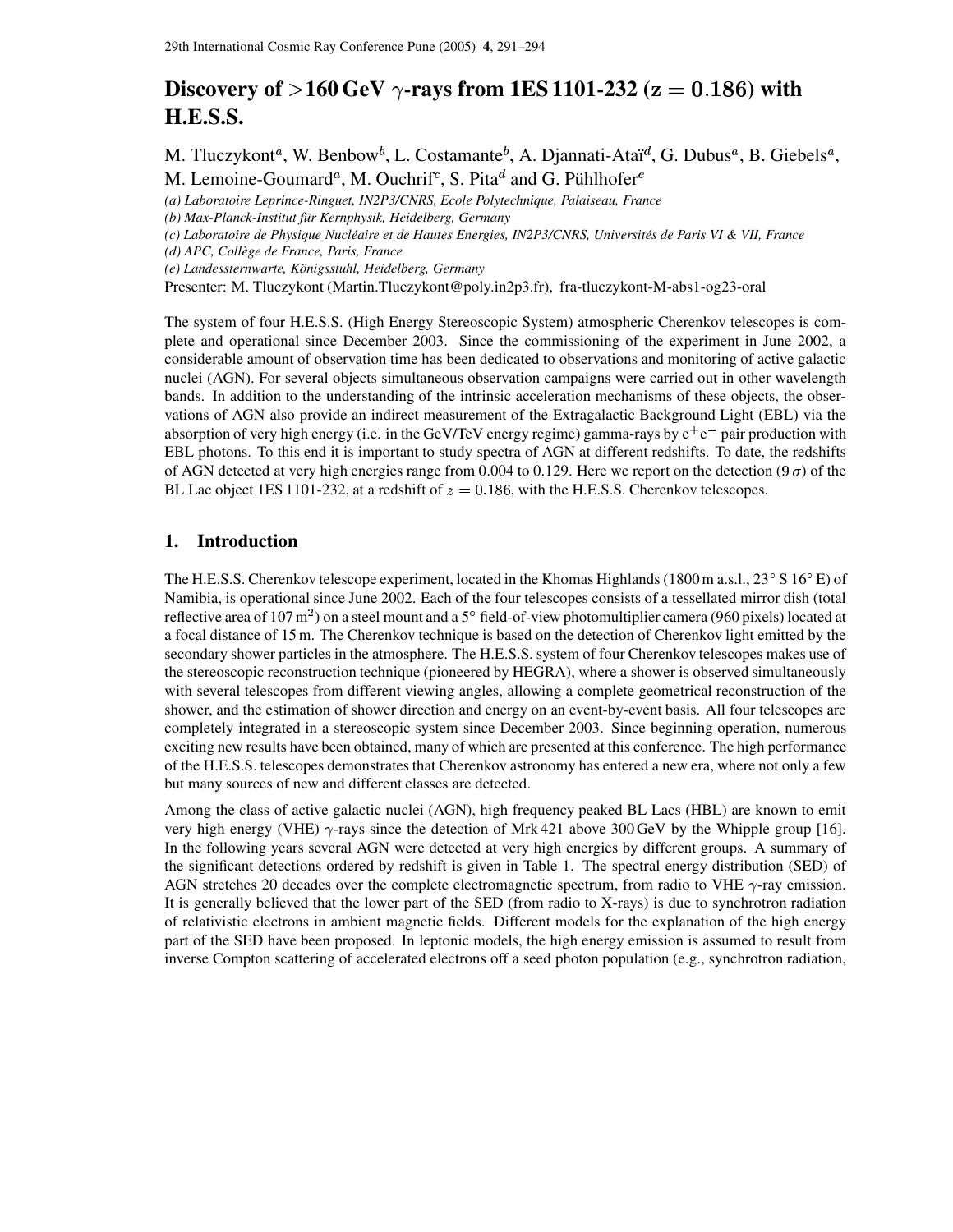| Name           | redshift | object type  | First detection   |                   | Confirmation |                   |
|----------------|----------|--------------|-------------------|-------------------|--------------|-------------------|
| M87            | 0.0043   | radio galaxy | <b>HEGRA</b>      | $\left[ 2\right]$ | H.E.S.S.     | $[7]$             |
| Mrk 421        | 0.030    | <b>HBL</b>   | Whipple           | $[16]$            | many         |                   |
| <b>Mrk 501</b> | 0.034    | <b>HBL</b>   | Whipple           | $[17]$            | many         |                   |
| 1ES 2344+541   | 0.044    | <b>HBL</b>   | Whipple           | [8]               | <b>HEGRA</b> | $[4]$             |
| 1ES 1959+650   | 0.047    | <b>HBL</b>   | 7 Telescope Array | $[13]$            | many         |                   |
| PKS 2005-489   | 0.071    | <b>HBL</b>   | H.E.S.S.          | [6]               |              |                   |
| PKS 2155-304   | 0.116    | <b>HBL</b>   | Mark 6            | [9]               | H.E.S.S.     | $\lceil 5 \rceil$ |
| H1426-428      | 0.129    | <b>HBL</b>   | Whipple           | [11]              | <b>HEGRA</b> | $[1]$             |
| H2356-309      | 0.165    | <b>HBL</b>   | H.E.S.S.          | $[15]$            |              |                   |
| 1ES 1101-232   | 0.186    | <b>HBL</b>   | H.E.S.S.          | (this paper)      |              |                   |

**Table 1.** AGN-detections in the GeV/TeV energy regime by different Cherenkov experiments.

radiation from the accretion disk). In hadronic models, the  $\gamma$ -rays are produced in interactions of relativistic protons with matter, ambient photons or a magnetic field, or with ambient photons and a magnetic field. Due to  $e^+e^-$  pair production from the interaction of GeV/TeV  $\gamma$ -rays with photons of the EBL, the observed SED of a distant object such as an AGN is expected to be attenuated and distorted in the VHE regime. Therefore, GeV/TeV observations of distant AGN can be used to constrain the flux and shape of the EBL.

With a peak of the synchrotron component of the SED at  $\approx$ 1 keV, 1ES 1101-232 is an extreme case of an HBL, making it a good candidate for emission at very high energies [18]. In Figure 1, a spectral energy distribution obtained from archival data is shown. In the high energy band upper limits from EGRET and the Durham Mark 6 Cherenkov telescope [10] are given.



**Figure 1.** Spectral Energy Distribution of 1ES 1101-232 as obtained from archival data (NED). In the  $\gamma$ ray band, upper limits from EGRET and the Mark 6 Cherenkov telescope are given. A simple onezone homogeneous Synchrotron Self Compton model (solid line), including two different EBL absorption models (dashed lines) is shown. RXTE data was taken simulataneously with the H.E.S.S. data presented in this paper. Other data are non-simultaneous. Note that due to a larger scale of the radio emission the model is poorly fit in this wavelength band.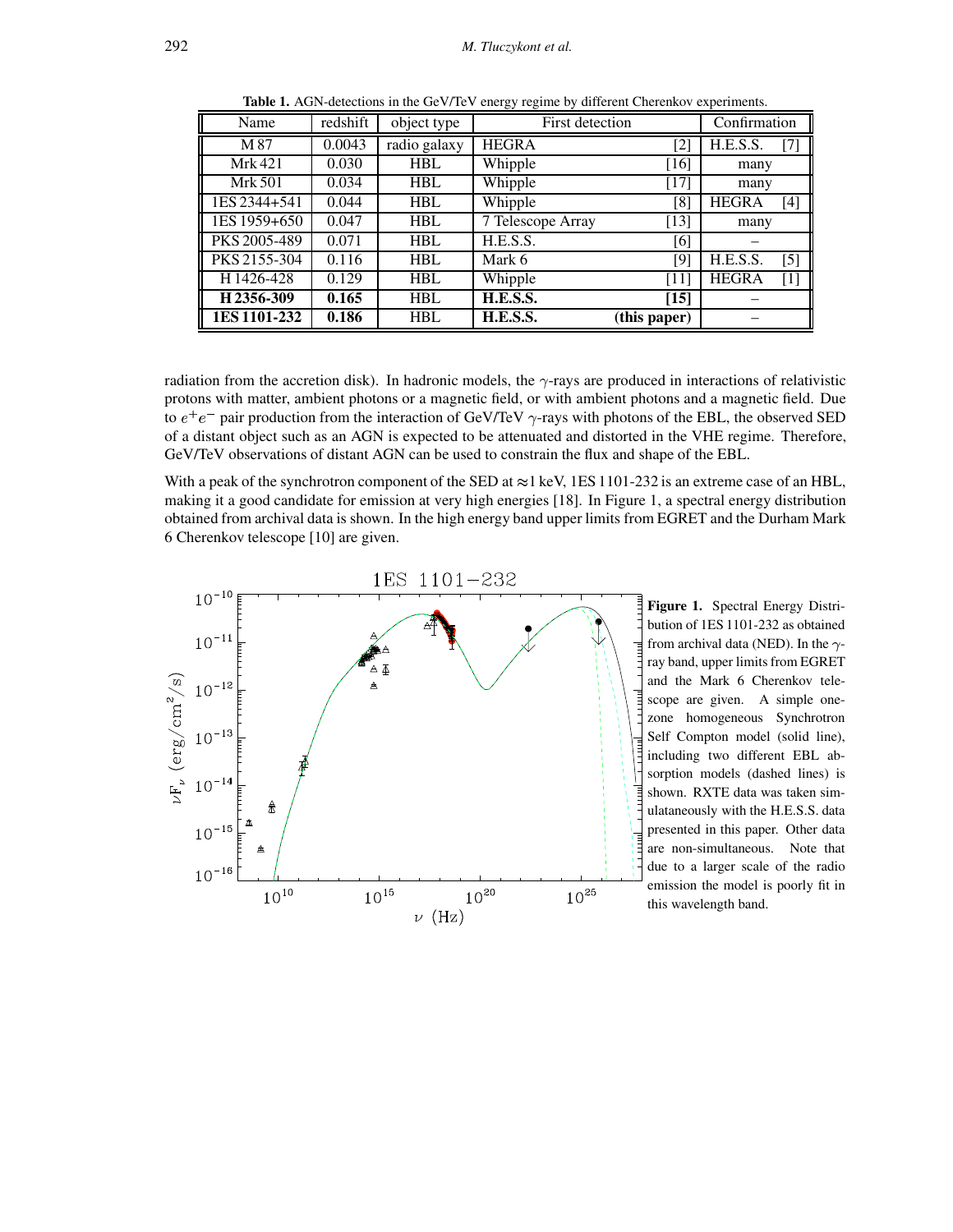#### **2. Data Analysis & Results**

H.E.S.S. data is taken in runs with a duration of the order of 30 - 60 minutes. Before data analysis, quality selection criteria are applied on a run-by-run basis. The most important criteria are the mean (zenith-angle corrected) trigger rate and its stability, weather conditions and hardware status. The reconstruction method used in this paper makes use of the stereoscopic information from the telescopes, and a 3D shower model to reconstruct a 3D picture of the observed shower [12]. For each detected shower, the direction, energy and 3Dwidth (used for  $\gamma$ -hadron separation) are reconstructed. The results obtained from this method are compatible with the H.E.S.S. standard analysis method [5]. The object was observed with an offset of  $0.7^{\circ}$  (partly  $0.5^{\circ}$ ) in declination relative to the camera center (wobble mode). Events having a reconstructed direction within a circle of 0.1° around the object position (signal region) are counted as on-source events  $(N_{on})$ . The background  $(N<sub>off</sub>)$  is estimated from 7 control regions of the same size and located at the same radial distance to the camera center as the on-source region, resulting in identical camera acceptances for both, on- and off-source data.

In the years 2004 and 2005,  $\sim 60$  h of data were taken on 1ES 1101-232. A total of 39.5 h live-time remains after application of the quality selection criteria and a dead-time correction. The mean zenith angle of this clean data set is 25% , resulting in an energy threshold of 160 GeV (after analysis-cuts) for the analysis used. The analysis yields a total number of on-source events of  $N_{on} = 5153$  and off-source events  $N_{off} = 31440$ (total normalization factor  $\alpha = 1/7$ ), resulting in an excess of 661.6  $\gamma$ -rays and a significance of 9.0  $\sigma$ . In Figure 2, the distributions of the reconstructed squared angular distance  $(\theta^2)$  of on- and normalized off-source events are shown. The excess is clearly visible in the signal region ( $\theta^2 < 0.01 \text{ deg}^2$ ). Figure 3 shows the



**Figure 2.** Distribution of reconstructed squared angular direction for 1ES 1101-232. The distribution from the on-source region is represented by the points. The normalized background distribution from 7 control regions is given by the filled histogram.

observed flux of 1ES 1101-232 in each observation night in 2004 to 2005. The result of a fit of a constant to the whole 2004/2005 lightcurve is shown as a dashed line ( $\chi^2$  probability of 18%). No evidence for nightly flux variability is seen in these data. Searches for variability were also carried out on different time scales. No evidence for strong variability was found on any time scale. The apparent flux stability of 1ES 1101-232 in the 2004-2005 H.E.S.S. data might indicate that during our observations the AGN was in a low state of emission. Given the high redshift of 1ES 1101-232, the results of a spectral analysis will provide a strong constraint on the spectral energy distribution of the EBL. The H.E.S.S. results from 1ES 1101-232, including a spectrum, will be presented in detail at the conference.